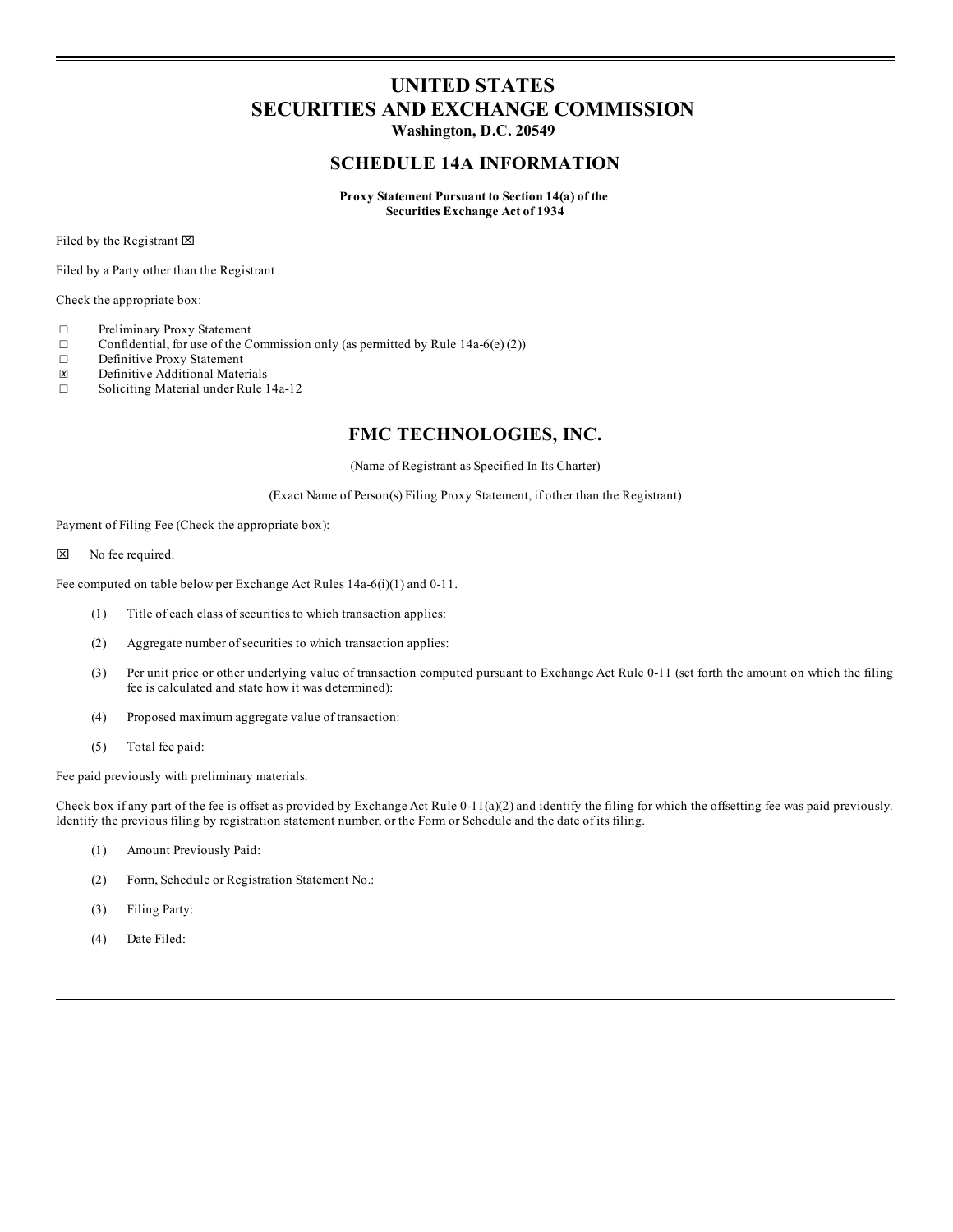## **\*\*\* Exercise Your** *Right* **to Vote \*\*\* Important Notice Regarding the Availability of Proxy Materials for the Stockholder Meeting to Be Held on May 6, 2016.**

#### **FMCTECHNOLOGIES, INC. Meeting Type:**

**fMC** Technologies

*FMC TECHNOLOGIES, INC. 5875 N. SAM HOUSTON PKWY. W. HOUSTON, TX 77086*

**Meeting Information**

**For holders as of:** Annual Meeting March 14, 2016 **Date:** May 6, 2016 **Time:** 11:00 a.m. Central Time **Location:** The Four Seasons Hotel 1300 Lamar Street Houston, Texas 77010

You are receiving this communication because you hold shares in the company named above.

This is not a ballot. You cannot use this notice to vote these shares. This communication presents only an overview of the more complete proxy materials that are available to you on the Internet. You may view the proxy materials online at *www.proxyvote.com* or easily request a paper copy (see reverse side).

We encourage you to access and review all of the important information contained in the proxy materials before voting.

**S e e the reverse side of this notice to obtain proxy materials and voting instructions.**

E06189-P77007

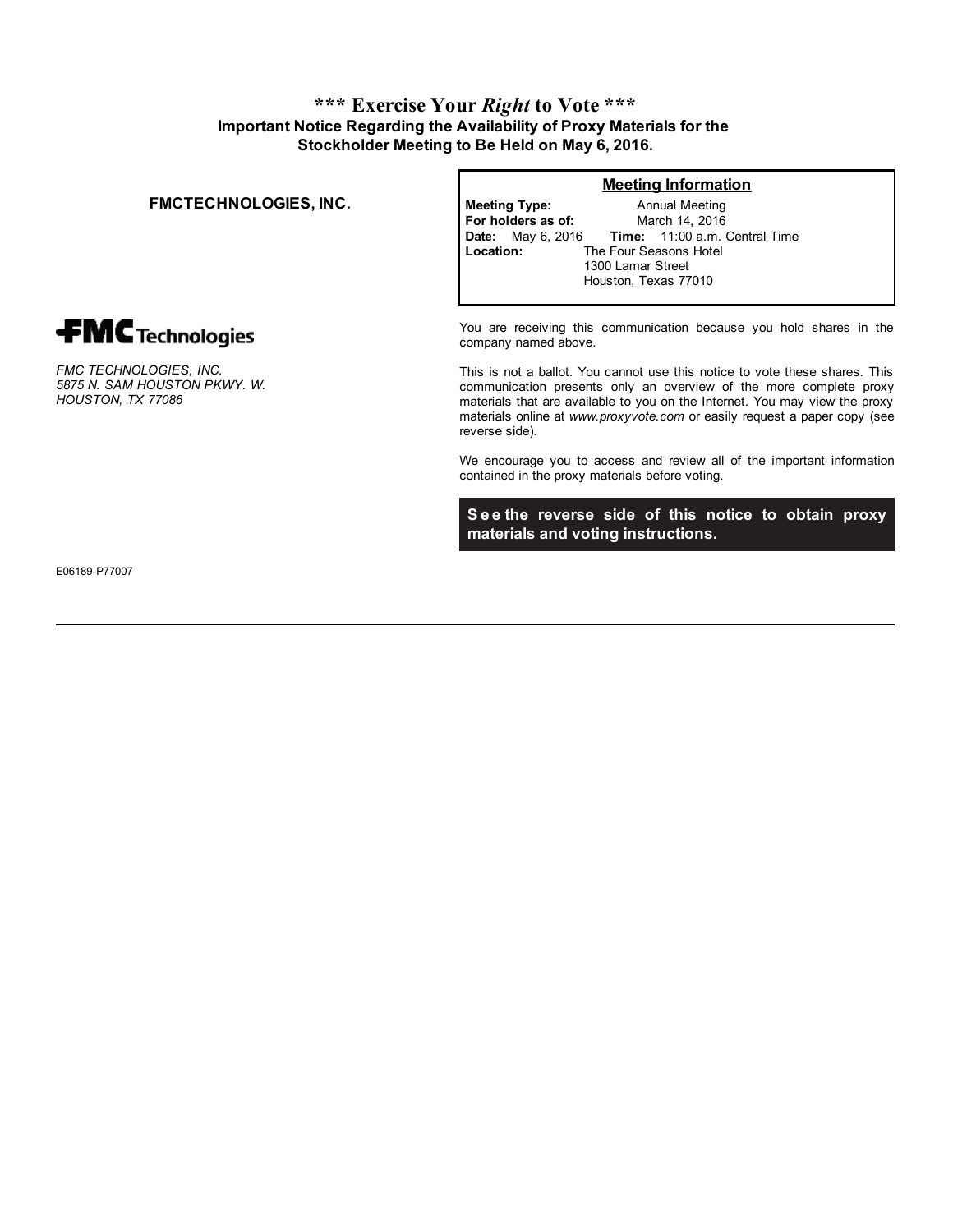# **Before You Vote**

How to Access the Proxy Materials

| Proxy Materials Available to VIEW or RECEIVE:                                                                                                                                                                                      |                                                                                                                                                                                                                                                               |
|------------------------------------------------------------------------------------------------------------------------------------------------------------------------------------------------------------------------------------|---------------------------------------------------------------------------------------------------------------------------------------------------------------------------------------------------------------------------------------------------------------|
| NOTICE AND PROXY STATEMENT                                                                                                                                                                                                         | ANNUAL REPORT                                                                                                                                                                                                                                                 |
| <b>How to View Online:</b><br>www.proxyvote.com.                                                                                                                                                                                   | Have the information that is printed in the box marked by the arrow $\rightarrow$ XXXX XXXX XXXX (located on the following page) and visit:                                                                                                                   |
| How to Request and Receive a PAPER or E-MAIL Copy:<br>choose one of the following methods to make your request:                                                                                                                    | If you want to receive a paper or e-mail copy of these documents, you must request one. There is NO charge for requesting a copy. Please<br>1) BY INTERNET: www.proxyvote.com<br>2) BY TELEPHONE: 1-800-579-1639<br>3) BY E-MAIL*: sendmaterial@proxyvote.com |
| * If requesting materials by e-mail, please send a blank e-mail with the information that is printed in the box marked by the arrow                                                                                                |                                                                                                                                                                                                                                                               |
| Requests, instructions and other inquiries sent to this e-mail address will NOT be forwarded to your investment advisor. Please make the<br>request as instructed above on or before April 22, 2016 to facilitate timely delivery. |                                                                                                                                                                                                                                                               |
| <b>How To Vote</b>                                                                                                                                                                                                                 |                                                                                                                                                                                                                                                               |

Please Choose One of the Following Voting Methods

**Vote In Person:** Many stockholder meetings have attendance requirements including, but not limited to, the possession of an attendance ticket issued by the entity holding the meeting. Please check the meeting materials for any special requirements for meeting attendance. At the meeting, you will need to request a ballot to vote these shares.

**Vote By Internet:** To vote now by Internet, go to *www.proxyvote.com.* Have the information that is printed in the box marked by the arrow  $\rightarrow$  XXXX XXXX XXXX (located on the following page) available and follow the instructions.

**Vote By Mail:** You can vote by mail by requesting a paper copy of the materials, which will include a proxy card.

E06190-P77007